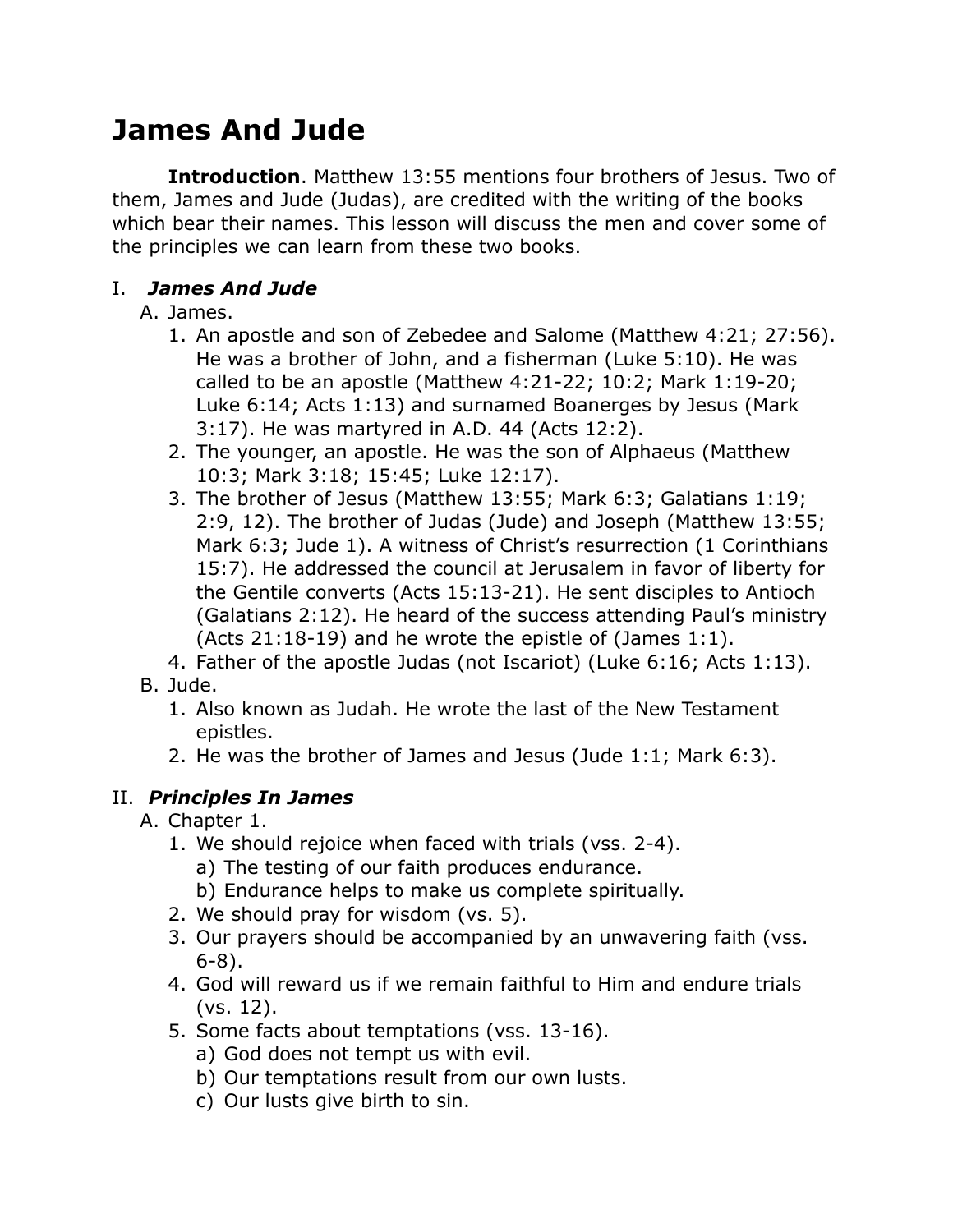- d) Sin brings forth death.
- 6. We must be doers of the word and not hearers only (vss. 21-25).
	- a) Those who hear but do not do God's will deceive themselves.
	- b) Those who hear and do God's will shall be blessed.
- B. Chapter 2.
	- 1. We must not show partiality (vss. 1-13).
		- a) Partiality results from evil motives.
		- b) God has not shown partiality.
	- 2. Faith without works is dead (vss. 14-26).
- C. Chapter 3.
	- 1. We must control what we say (vss. 1-12).
		- a) Our tongues can defile our bodies and are hard to tame.
		- b) Our religion is vain if we do not control our tongues (James 1:26).
	- 2. The truly wise person is known by his behavior (vss. 13-18).

D. Chapter 4.

- 1. Wrongly motivated prayers will not be answered (vs. 3).
- 2. Those who are friends of the world are enemies of God (vs. 4).
- 3. "Resist the devil, and he will flee from you" (vs. 7).
- 4. If we humble ourselves before God, He will exalt us (vs. 10).
- 5. In the context of eternity, our lives last only as long as a vanishing vapor (vs. 14).
- 6. We sin if we do not do what we know is right (vs. 17).

### E. Chapter 5.

- 1. Those who seek earthly riches and not God will receive misery (vss. 1-6).
- 2. In waiting for the Lord's return, we must be patient and endure suffering (vss. 7-11).
- 3. We must be true to our word (vs. 12).
- 4. We should pray for those who are sick (vss. 14-15).
- 5. "The effectual fervent prayer of a righteous man availeth much" (vs. 16).
- 6. If a Christian strays from the truth, we should try to turn him back (vss. 19-20).

## III. *Principles In Jude*

- A. God has given us His completed revelation (vs. 3).
- B. God brings judgment upon evil people.
	- 1. The unbelieving Israelites (vs. 5).
	- 2. The angels who abandoned their proper position (vs. 6).
	- 3. Sodom and Gomorrah (vs. 7).
	- 4. Cain, Balaam and those involved in the rebellion of Korah (vs. 11).
	- 5. False Teachers (vss. 4, 8, 10-19).